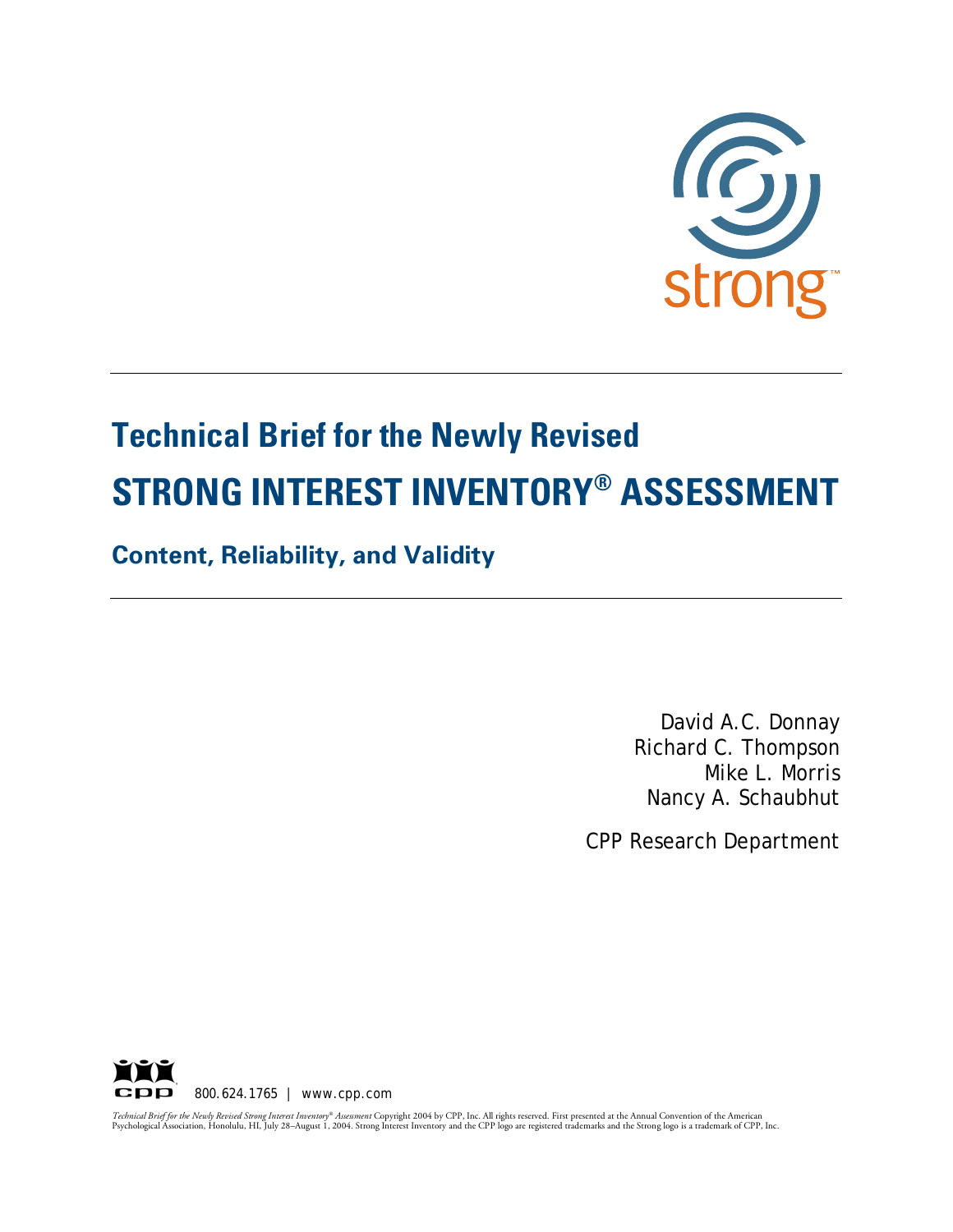The *Strong Interest Inventory®* assessment is one of the most widely used measures of vocational interests in the United States. It has been used in educational settings, public institutions, and private organizations for nearly 80 years. The *Strong* underwent a major revision over the past few years. Among other goals, the revision was designed to

- Shorten the instrument
- Add current occupations
- Increase the level of business, technology, and teamwork measures
- Broaden the assessment of work and leisure activities
- Reflect the diversity of the U.S. workforce in the samples obtained

Changes or updates were made to the normative sample, items, response options, General Occupational Themes, Basic Interest Scales, Occupational Scales, Personal Style Scales, and Administrative Indices.

#### **Normative Sample**

Starting with the items on the 1994 version of the *Strong*, a research form was developed to collect data for the revision. A committee of *Strong* experts representing both researchers and practitioners made content and structural changes, and worked to develop the research form. At the end of this process, a 361-item research version of the *Strong* was formalized. In addition, a fairly exhaustive set of demographic and biodata items was developed to enable description and understanding of the final sample obtained. Additional occupation-specific questions were developed for each of the targeted occupation groups included in the sampling efforts. The research form was available in both printed and online formats and required approximately one hour to complete.

The General Representative Sample (GRS) replaced the General Reference Sample in this revision. The new sample consisted of an equal number of women and men from the U.S. workforce and accurately represented the distribution of racial and ethnic groups in the United States. Non-white groups represented approximately 30 percent of the total sample of 2,250 employed adults. When compared to the

2000 Census (25 percent non-white) and reports from the U.S. Department of Labor, Bureau of Labor Statistics (16.5 percent non-white), the GRS more than sufficiently represented racial and ethnic groups in the United States. The new GRS was also diverse with respect to its representation of the world of work. It consisted of working adults from more than 370 separate occupations. GRS respondents averaged 35 years of age with more than 9 years of experience in their respective occupations. They reported working an average of 41 hours per week.

#### **Items and Response Options**

Two parts of the 317-item 1994 *Strong* inventory were eliminated in the revision, and the associated items were either deleted or adapted for use in other sections. The revised edition has six sections rather than eight. Of the original 317 items, 192 are included in the revision. The 99 new or modified items bring the total items on the revised *Strong* assessment to 291.

Item response options underwent two changes. First, to make the assessment easier to use and understand, all response options were converted to Likert-type responses. Second, the prior 3-point response option was expanded to a 5-point response option for all the items on the inventory. Figure 1 illustrates the use of the 5-point response option with icons for Strongly Like, Like, Indifferent, Dislike, and Strongly Dislike. This change resulted in increased reliability and precision of measurement and decreased length of the inventory and its scales.

# **SECTION 3 - ACTIVITIES**

As you did for the occupations and subject areas, indicate how interested you are in each of the activities listed. Give the first answer that comes to mind.

| $154 \& \Box \Box \Box \Box$ $\Box$ $\Box$ $\Box$ $\Box$ $\Box$ |                                                             |
|-----------------------------------------------------------------|-------------------------------------------------------------|
|                                                                 | $155$ SD $\Box$ $\Box$ $\Box$ $\Box$ SD Doing research work |
| $156$ SD $\Box$ $\Box$ $\Box$ $\Box$ SD SD Writing reports      |                                                             |

**Figure 1.** Sample of Revised Item Format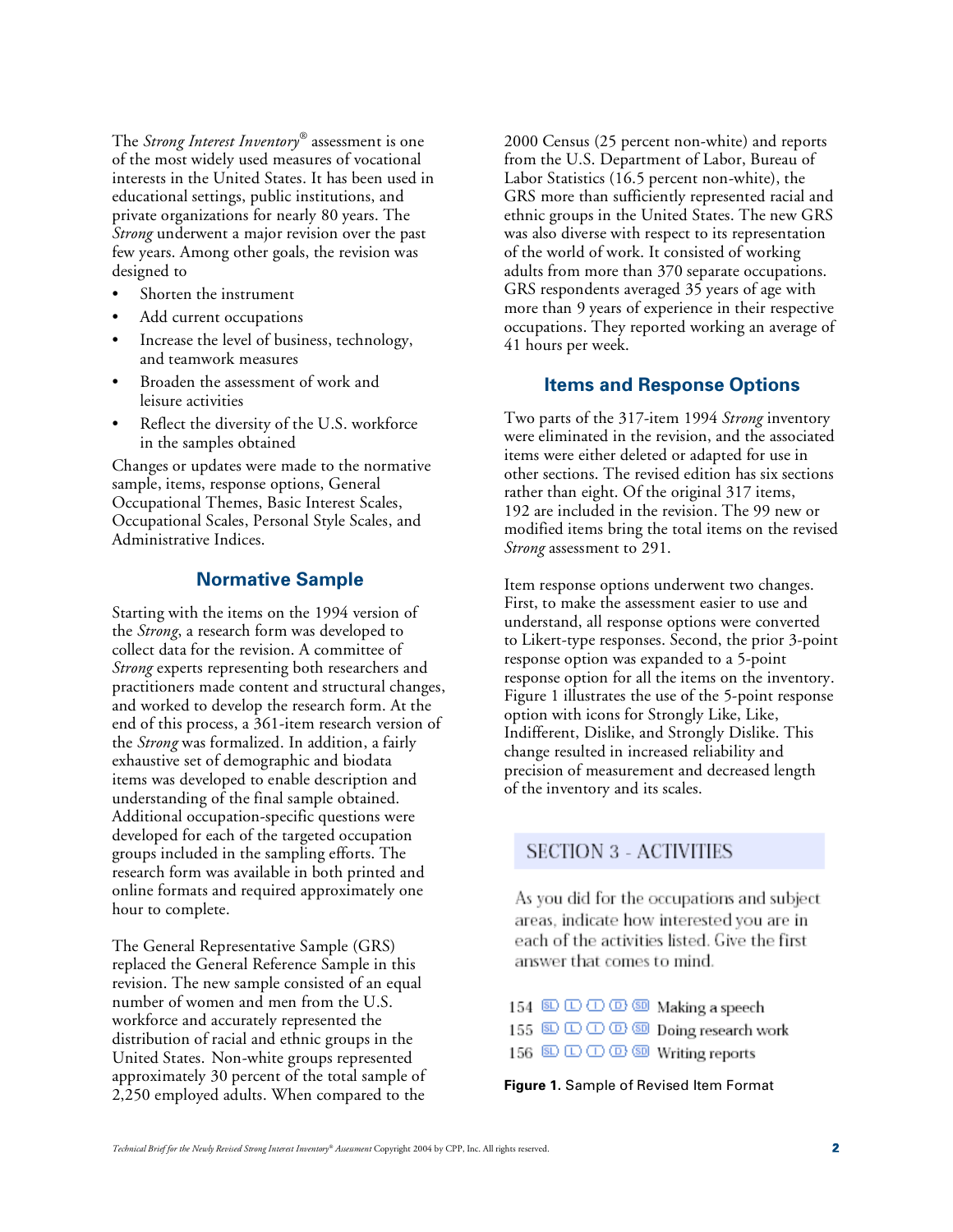#### **General Occupational Themes**

The revised General Occupational Themes (GOTs) were broadened to account for changes in the workplace in the last decade, especially the use of computers and technology. The Conventional Theme, for example, was expanded to include programming and working with software, while the Realistic Theme was broadened to include working with computer hardware.



**Figure 2.** Sample of GOT Inter-scale Correlations

It is important to note, however, that these revisions have not altered the basic configuration of the GOTs, as shown in Figure 2, and that their meanings remain consistent for counseling use, theory, and research. The new item format and careful item selection resulted in improved Cronbach's alphas (a measure of reliability) for five of the six GOTs, with the Realistic Theme remaining consistent at .93. All six revised GOTs possessed alphas of at least .91, and test-retest reliabilities improved slightly as well (see Table 1). When the individuals in the GRS were scored on the 1994 and revised GOT scales, the median correlation for parallel scales was an impressive .95. The revised GOTs also produced a familiar pattern of inter-scale correlations in accordance with Holland's hexagonal calculus (see Figure 2).

| <b>Theme</b>  | <b>Alpha</b> | <b>Test-Retest</b> |
|---------------|--------------|--------------------|
| Realistic     | .93          | .92                |
| Investigative | .92          | .89                |
| Artistic      | .95          | .92                |
| Social        | .93          | .88                |
| Enterprising  | .91          | .95                |
| Conventional  | .91          | .84                |

**Table 1.** GOT Reliability Estimates in GRS

#### **Basic Interest Scales**

The Basic Interest Scales (BISs) underwent extensive revision for the second time since their introduction to the *Strong* in 1968. All BISs were updated, including some name changes, to measure more contemporary specific interests. The revised *Strong* contains a total of 30 BISs, up from 25 scales in 1994. This includes 10 new scales, including Protective Services, Research, and Entrepreneurship. Four outdated scales, such as Data Management, were removed completely. The number of items per scale was reduced to 6–12 items, down from 5–21 items per scale in 1994. The median reliability estimate of internal consistency (Cronbach's alpha) for the 30 BISs was .87, identical to that for the 25 BISs from 1994. Initial validity studies of the 30 BISs showed that as a group they explained 68–78 percent of the variance in broad occupational groups and 92–93 percent of the variance in college major groups. The BISs discriminated these groups in predictable and meaningful ways. Table 2 summarizes the updates to the Basic Interest Scales from 1994 to 2004.

#### **Occupational Scales**

An extensive data collection effort was undertaken to update the occupations represented on the revised *Strong*. The total number of Occupational Scales (OSs) was increased to 244 from the 211 in the 1994 version of the instrument, with emphasis on technology- and business-related occupations. The revised *Strong* contains 244 OSs: 122 pairs with separate scales for women and men for each occupation. One of the goals of the revision was to encourage clients to explore a wide range of occupations, including those that might previously have been dominated by one gender. The fact that there are OSs for both women and men for every occupation communicates the appropriateness of these occupations for both genders.

The median test-retest reliability for the revised OSs was .86 for 244 scales across an interval of 2–7 months, with the middle 50 percent of OSs between .82 and .89. The number of participants for the 2–7 month interval was 99. The median test-retest reliability on a smaller sample of 40 respondents was .89 for an interval of 2 months, with the middle 50 percent of scales between .85 and .91, which is similar to the results for the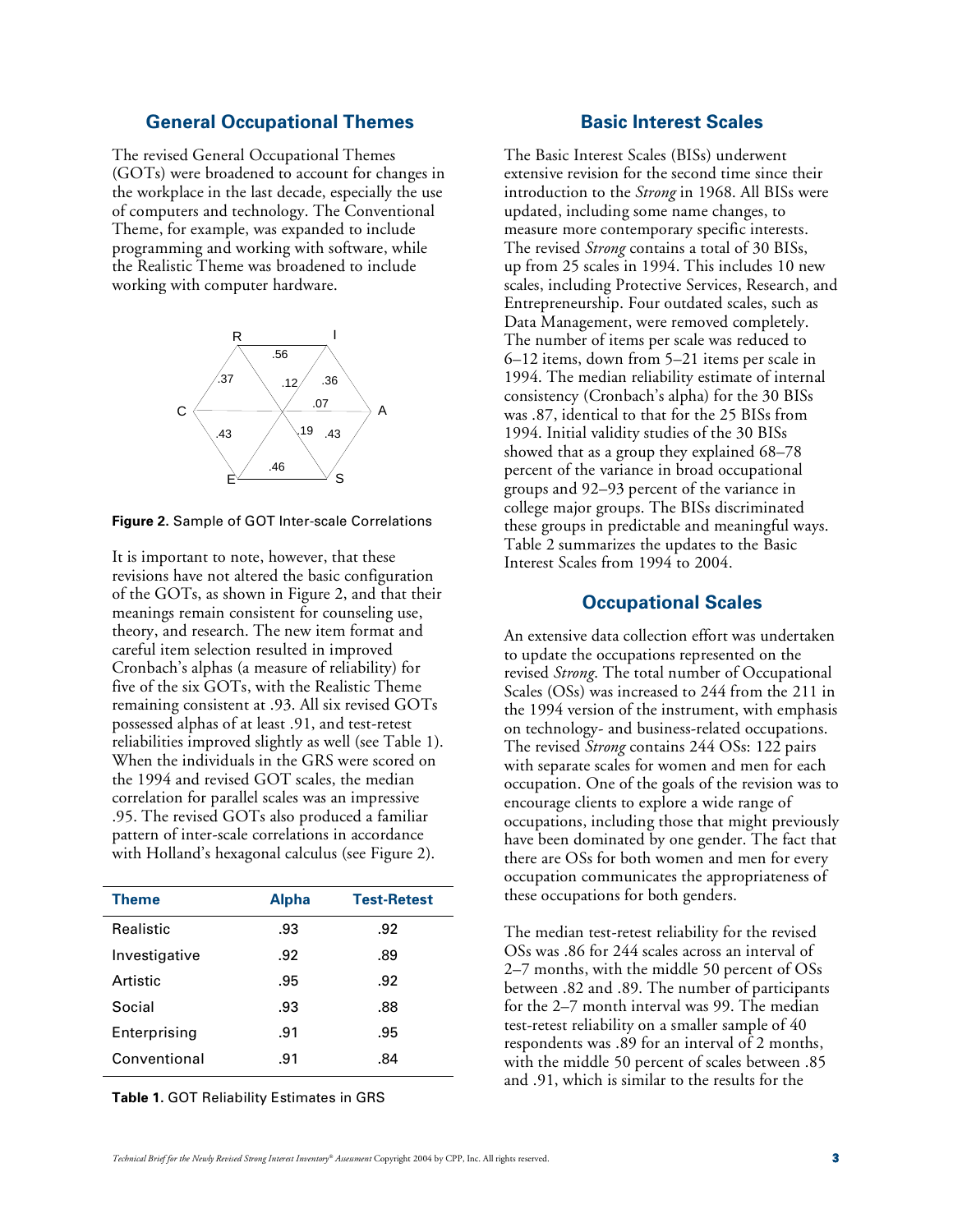|                                       |                                        | <b>Change to 2004 BIS</b>  |                              |                           |                              |                            |
|---------------------------------------|----------------------------------------|----------------------------|------------------------------|---------------------------|------------------------------|----------------------------|
| <b>2004 BIS</b>                       | <b>1994 BIS</b>                        | <b>New</b><br><b>Scale</b> | <b>Name</b><br><b>Change</b> | <b>Merged</b><br>2 Scales | <b>Separated</b><br>2 Scales | <b>No</b><br><b>Change</b> |
| <b>Mechanics &amp; Construction</b>   | <b>Mechanical Activities</b>           |                            | X                            |                           |                              |                            |
| Computer Hardware &<br>Electronics    | n/a                                    | X                          |                              |                           |                              |                            |
| Military                              | <b>Military Activities</b>             |                            | X                            |                           |                              |                            |
| <b>Protective Services</b>            | n/a                                    | X                          |                              |                           |                              |                            |
| Nature & Agriculture                  | Nature<br>Agriculture                  |                            |                              | X                         |                              |                            |
| <b>Athletics</b>                      | <b>Athletics</b>                       |                            |                              |                           |                              | X                          |
| Science                               | Science                                |                            |                              |                           |                              | X                          |
| Research                              | n/a                                    | X                          |                              |                           |                              |                            |
| <b>Medical Science</b>                | <b>Medical Science</b>                 |                            |                              |                           |                              | X                          |
| <b>Mathematics</b>                    | <b>Mathematics</b>                     |                            |                              |                           |                              | X                          |
| Visual Arts & Design                  | <b>Applied Arts</b>                    |                            | X                            |                           |                              |                            |
| <b>Performing Arts</b>                | Music/Dramatics                        |                            | X                            |                           |                              |                            |
| Writing & Mass<br>Communication       | Writing                                |                            | X                            |                           |                              |                            |
| <b>Culinary Arts</b>                  | <b>Culinary Arts</b>                   |                            |                              |                           |                              | X                          |
| Counseling & Helping                  | <b>Social Service</b>                  |                            | X                            |                           |                              |                            |
| <b>Teaching &amp; Education</b>       | Teaching                               |                            | X                            |                           |                              |                            |
| Human Resources & Training            | n/a                                    | X                          |                              |                           |                              |                            |
| <b>Social Sciences</b>                | n/a                                    | X                          |                              |                           |                              |                            |
| <b>Religion &amp; Spirituality</b>    | <b>Religious Activities</b>            |                            | X                            |                           |                              |                            |
| <b>Healthcare Services</b>            | <b>Medical Service</b>                 |                            | X                            |                           |                              |                            |
| <b>Marketing &amp; Advertising</b>    | n/a                                    | X                          |                              |                           |                              |                            |
| <b>Sales</b>                          | <b>Sales</b>                           |                            |                              |                           |                              | X                          |
| Management                            | Organizational<br>Management           |                            | X                            |                           |                              |                            |
| Entrepreneurship                      | n/a                                    | X                          |                              |                           |                              |                            |
| <b>Politics &amp; Public Speaking</b> | Law/Politics<br><b>Public Speaking</b> |                            | X                            | X                         | X                            |                            |
| Law                                   | Law/Politics                           |                            | X                            |                           | $\mathsf{X}$                 |                            |
| <b>Office Management</b>              | <b>Office Services</b>                 |                            | X                            |                           |                              |                            |
| <b>Taxes &amp; Accounting</b>         | n/a                                    | X                          |                              |                           |                              |                            |
| Programming & Information<br>Systems  | n/a                                    | X                          |                              |                           |                              |                            |
| Finance & Investing                   | n/a                                    | X                          |                              |                           |                              |                            |

**Table 2.** Summary of Additions and Changes to Basic Interest Scales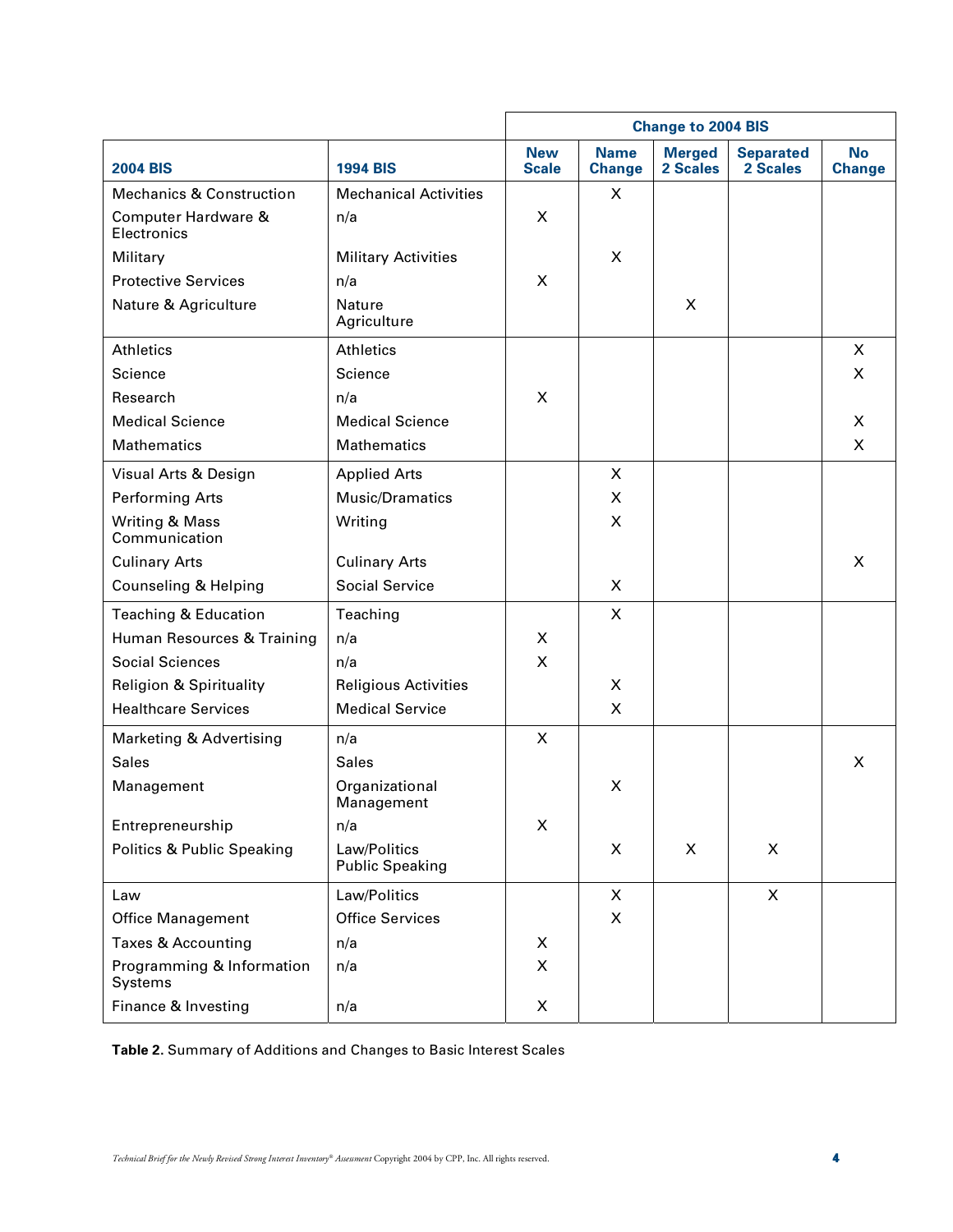| Administrative Assistant        | <b>ESL Instructor</b>     | <b>Recreation Therapist</b>         |
|---------------------------------|---------------------------|-------------------------------------|
| Chiropractor                    | <b>Financial Analyst</b>  | <b>Rehabilitation Counselor</b>     |
| College Instructor              | <b>Financial Manager</b>  | <b>Retail Sales Representative</b>  |
| Computer & IS Manager           | Firefighter               | <b>Sales Manager</b>                |
| <b>Computer Scientist</b>       | Geographer                | Technical Sales Representative      |
| <b>Computer Systems Analyst</b> | Network Administrator     | <b>Technical Support Specialist</b> |
| Editor                          | <b>Operations Manager</b> | <b>Top Executive</b>                |
| <b>Engineering Technician</b>   | <b>Production Worker</b>  | Urban & Regional Planner            |

**Table 3.** Summary of New Occupational Samples on the Strong

four samples reported in the 1994 *Strong* manual. The median Q statistic (a measure of effectiveness in separating occupational samples from the GRS) on the 244 OSs was 1.53 (45 percent overlap), with the middle 50 percent falling between 1.30 (52 percent overlap) and 1.79 (37 percent overlap) and 90 percent of the scales falling between 1.15 (57 percent overlap) and 2.12 (29 percent overlap). To be included on the revised Strong, an OS was required to have a Q statistic of 1.00 or better.

The most notable difference between the 1994 *Strong* assessment and the revised version is in the length of the Occupational Scales. The 1994 OSs averaged 46 items, while the revised OSs average 28. It is noteworthy that an average decrease in scale length of 18 items resulted in only modest decreases in average reliability or concurrent validity. The scales that contained the fewest items were female Retail Sales Representative, Computer Systems Analyst, Military Officer, and Elementary School Teacher, and male and female Travel Consultant. Even with a relatively small number of items, two of these six scales had Qs greater than 1.50. All of the 244 OSs on the revised *Strong* possessed at least a one standard deviation separation between the occupational and reference samples as measured by Tilton's Q. Table 3 lists the occupational samples that were newly collected for this revision.

# **Personal Style Scales**

The Personal Style Scales were introduced to the *Strong* in 1994. The revision aimed to maintain

the quality of the original scales while exploring additional personal style dimensions in the set of inventory items. The revised *Strong* resulted in five Personal Style Scales: Work Style, Learning Environment, Leadership Style, Risk Taking, and Team Orientation.

The Team Orientation scale was one of several constructs identified in the factor structure of the items and considered for inclusion on the inventory as a new scale. It was included because it appeared to have the greatest combination of psychometric quality and potential for use in counseling practice. Internal consistency reliabilities (Cronbach's alphas) in the GRS were high for each of the five scales. Alphas ranged from .87 for the Learning Environment and Leadership Style scales to .82 for the Risk Taking scale (see Table 4).

| <b>Personal Style Scale</b> | <b>Number</b><br>of Items | Cronbach's<br><b>Alpha</b> |
|-----------------------------|---------------------------|----------------------------|
| Work Style                  | 29                        | .85                        |
| Learning<br>Environment     | 41                        | .87                        |
| Leadership Style            | 16                        | .87                        |
| Risk Taking                 | 10                        | .82                        |
| <b>Team Orientation</b>     | 9                         | .86                        |

**Table 4.** Reliability Estimates for Personal Style Scales in the GRS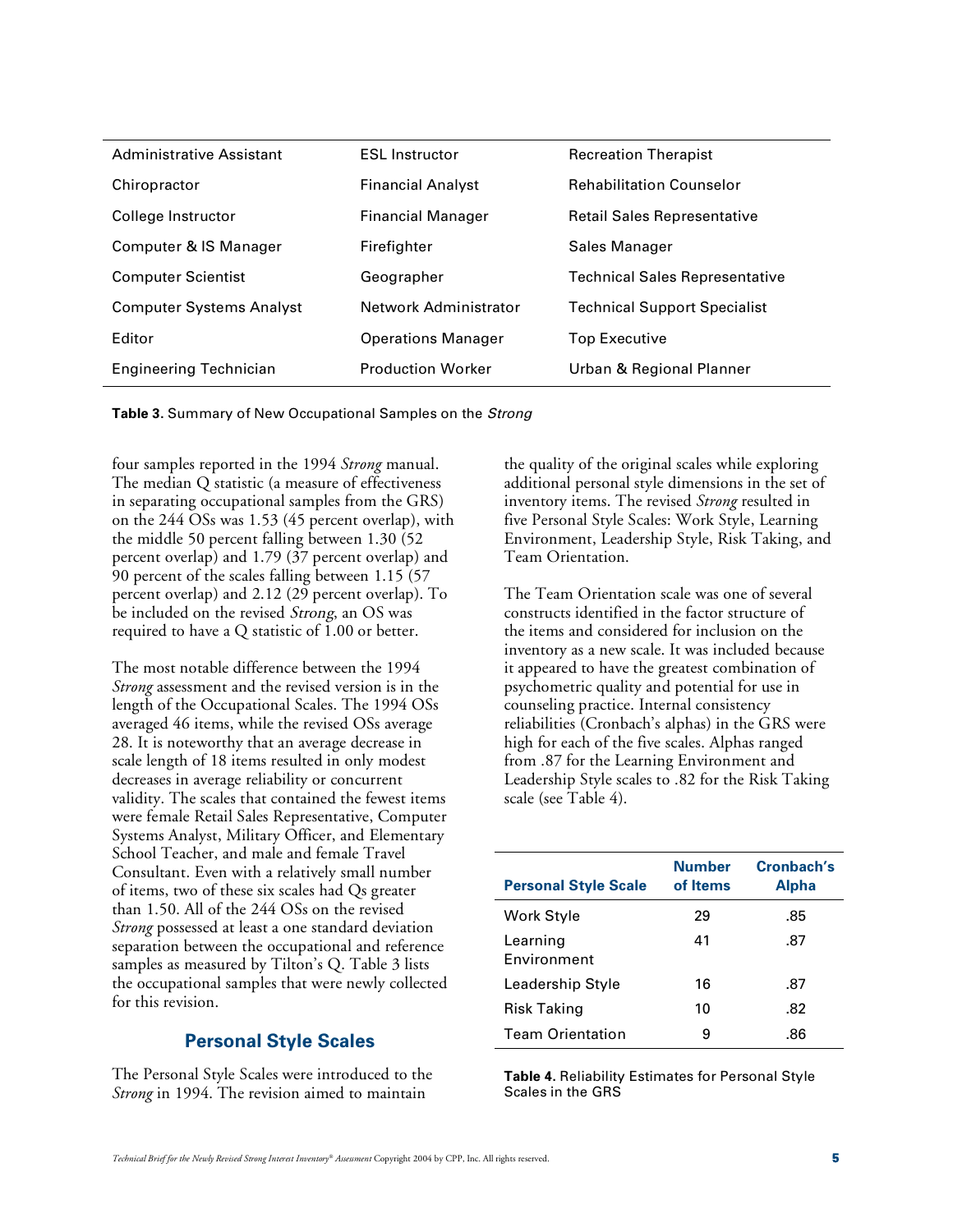|                             | <b>WS</b> | LE  | LS  | <b>RT</b> | TO  |  |
|-----------------------------|-----------|-----|-----|-----------|-----|--|
| Work Style                  | $- -$     | .03 | .38 | $-.20$    | .32 |  |
| <b>Learning Environment</b> |           |     | .49 | .11       | .20 |  |
| Leadership Style            |           |     |     | .38       | .55 |  |
| <b>Risk Taking</b>          |           |     |     |           | .24 |  |
| <b>Team Orientation</b>     |           |     |     |           | --  |  |

**Table 5.** Summary of Personal Style Scale Inter-scale Correlations

With the addition of the Team Orientation scale, there are now five measures of preferences for living and working on the *Strong*. The two poles on the new scale are: "Accomplishes tasks independently" and "Accomplishes tasks as a team." The most significant question about the new Team Orientation scale was its relationship to other scales on the *Strong* assessment, particularly the Work Style scale.

The five PSSs (Table 5) showed slight to moderate inter-scale correlations and no coefficients greater than .55, suggesting that each scale was probably adding something unique to the assessment. For instance, the Team Orientation scale emphasized teamwork and shared goals, in contrast to the more general introversion-extroversion dimension measured by the Work Style scale. The correlation between these two scales was a very reasonable .32.

While all Personal Style Scales were updated, the other significant change was in the content of the Risk Taking scale, previously called Risk Taking/ Adventure. As the name change notes, this scale was revised to emphasize different types of risktaking behavior, including emotional, financial, and physical risks. Examples of items added to the revised Risk Taking scale include "Making risky commitments," "Investing money in the stock market," and "Taking a chance on a new business idea."

# **Administrative Indices**

The infrequency index included on the 1994 version of the *Strong* was eliminated in the

revision. Found to be ineffective in identifying truly problematic profiles, it was replaced by the typicality index. This index attempted to automate the process of identifying random or atypical response profiles. The computation of the typicality index relied on consistency of responses to items included in the *Strong* assessment. Twenty-four pairs of items that were highly correlated with each other in the GRS were used to construct the typicality index. Example item pairs include Accountant/Accounting, Poet/Poetry, and Stockbroker/Trading stocks. A point was added to the typicality index score for each pair where the responses were in the same direction. The range of possible scores for the typicality index was 0–24. Scores of 17 or higher on the typicality index were considered to be reflective of consistent responding to the inventory. In initial studies, the typicality index appeared to flag nearly 95 percent of cases in simulated random data files and 1–2 percent of actual inventory administrations (see Figure 3).

#### **Conclusion**

The *Strong* has developed a loyal following of users over the years, probably due, at least in part, to a commitment on the part of everyone associated with it since its introduction, beginning with E. K. Strong, Jr., to updating and improving the inventory. This presentation highlighted some of the more salient updates resulting from the recent revision. Additional detail is forthcoming, and it is hoped that scholars and practitioners will continue to research the implications of these updates.